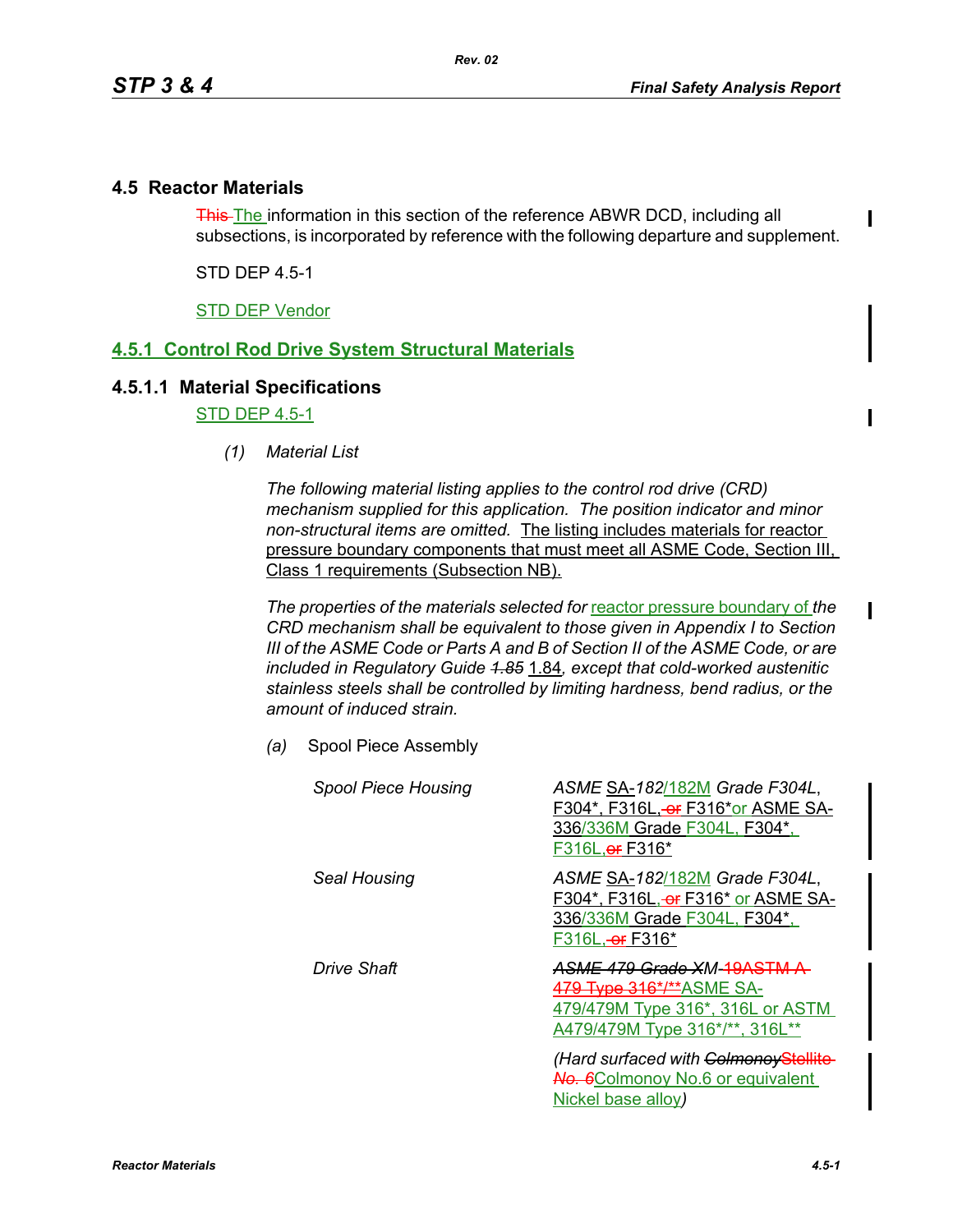$\overline{\mathbf{I}}$ 

 $\mathbf{I}$ 

| Ball Bearings (in water)      | ASTM <b>A756</b> Type440C** or A756 A<br>276 Type 440C**                                                  |
|-------------------------------|-----------------------------------------------------------------------------------------------------------|
| <b>Ball Bearings (in air)</b> | AISI 52100**                                                                                              |
| <b>Gland Packing Spring</b>   | <b>Inconel X 750 AMS 5699 Alloy</b><br>N07750** (Alloy X-750)                                             |
| <b>Separation Spring</b>      | AMS 5699 Alloy N07750**<br><u>(Alloy X-750)</u>                                                           |
| <b>Separation Magnet</b>      | Alnico No. 5 and ASME SA-<br>479/479M<br><b>Type 316*, 316L or ASTM</b><br>A479/479M Type 316*/**, 316L** |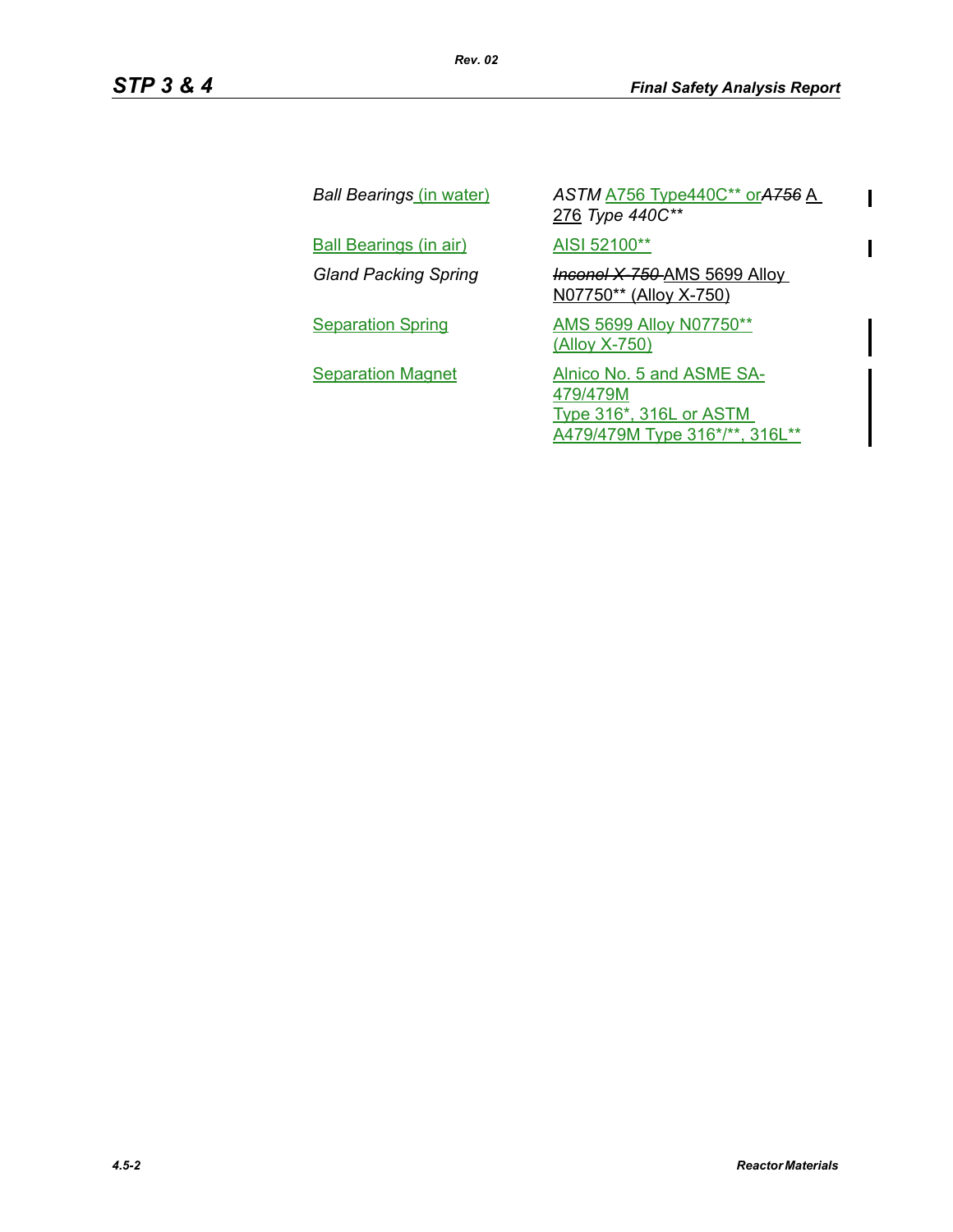| (b) | <b>Ball Spindle</b>         |                                                                                                                                                                                               |
|-----|-----------------------------|-----------------------------------------------------------------------------------------------------------------------------------------------------------------------------------------------|
|     | <b>Ball Screw Shaft</b>     | <b>ASME SA-564/564M Type 630</b><br>Condition H-1100 or ASTM A-<br>564/564M TP630 Type 630 (17-<br>4PH)**                                                                                     |
|     |                             | Condition H-1100                                                                                                                                                                              |
|     | <b>Ball Nut</b>             | <b>ASME SA-564/564M Type 630</b><br>Condition H-1100 or ASTM A-<br>564/564M TP630 Type 630 (17-4PH)                                                                                           |
|     |                             | Condition H-1100                                                                                                                                                                              |
|     | Balls                       | ASTM <b>A756</b> Type 440C** or A756 A<br>580/580M Type 440C** or A276<br><b>Type 440C**</b>                                                                                                  |
|     | <b>Guide Roller</b>         | Stellite No. 3. or equivalent-nickel<br>base alloy                                                                                                                                            |
|     | Guide Roller Pin            | Haynes Alloy No. 25, or equivalent<br>ferrous base alloyASME SA-<br>479/479M Type XM-19 (Nitrided) or<br><b>ASTM A479/479M Type XM-19**</b><br>(Nitrided) or equivalent ferrous base<br>alloy |
|     | <b>Spindle Head Bolt</b>    | Stellite No. 6B Haynes No. 6BStellite<br>No. 6B**                                                                                                                                             |
|     | <b>Spindle Head Bushing</b> | Stellite No. 12**                                                                                                                                                                             |
|     | <b>Separation Spring</b>    | Inconel X-750 ASTM B 637 or<br>AMS 5699 Alloy N07750**                                                                                                                                        |
|     |                             | <u>Alloy X-750)</u>                                                                                                                                                                           |
|     | Separation Magnet           | Alnico No. 5/ASTM A479 Type<br>$316^{*/**}$                                                                                                                                                   |
| (c) | <b>Buffer Mechanism</b>     |                                                                                                                                                                                               |
|     | <b>Buffer Disk Spring</b>   | <b>ASME SB-637 Alloy N07750 or Heronel-</b><br>X-750-ASTM B 637 or AMS-5542<br>Alloy N07750**or AMS 5542 Alloy<br>N07750**                                                                    |
|     |                             | <u>(Alloy X-750)</u>                                                                                                                                                                          |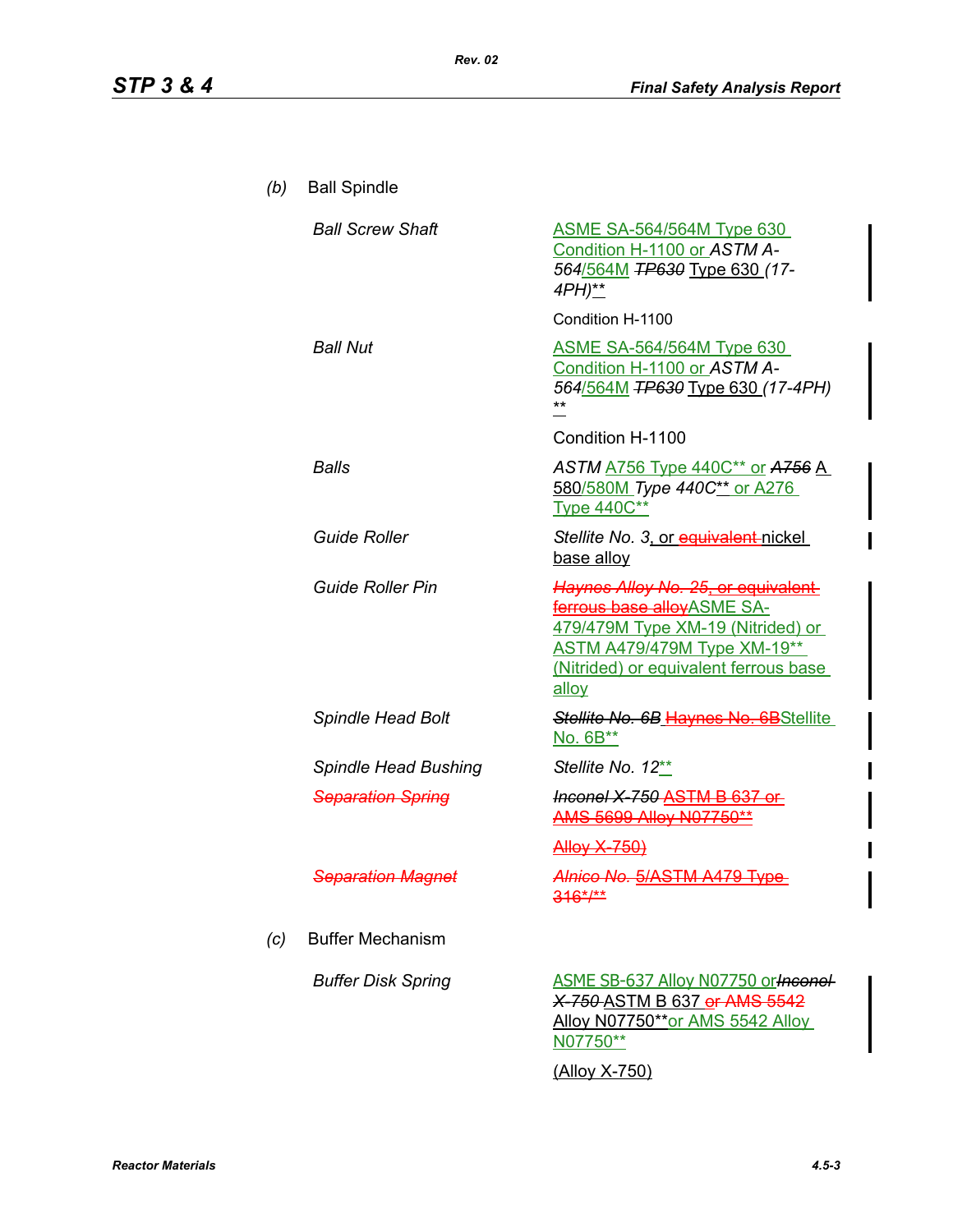*(d)* 

Ι

| <b>Buffer Sleeve</b>            | <u>ASME SA-479/479M Type 316*,316L</u><br>(Hard surfaced with Colmonoy No.6)<br>or ASTM A 479/479M Type<br>316*/** <del>316L</del> , 316L**                                                   |
|---------------------------------|-----------------------------------------------------------------------------------------------------------------------------------------------------------------------------------------------|
|                                 | (Hard surfaced with Colmonoy No. 6)                                                                                                                                                           |
| <b>Guide Roller</b>             | Stellite No. 3, or equivalent nickel<br>base alloy                                                                                                                                            |
| Guide Roller Pin                | Haynes Alloy No. 25, or equivalent<br>ferrous base alloyASME SA-<br>479/479M Type XM-19 (Nitrided) or<br><b>ASTM A479/479M Type XM-19**</b><br>(Nitrided) or equivalent ferrous base<br>allov |
| <b>Stop Piston</b>              | <u>ASME SA-479/479M Type 316*,316L</u><br>(Hard surfaced with Stellite No.6) or<br>ASTM A 479/479M Type<br>316*/**316L, 316L**                                                                |
|                                 | (Hard surfaced with Stellite No. 6)*                                                                                                                                                          |
| <b>Hollow Piston</b>            |                                                                                                                                                                                               |
| <b>Piston Tube</b>              | ASME SA-312/312M Grade TPXM-<br>19 or XM-19 ASTM A 312/312M                                                                                                                                   |
|                                 | Grade TPXM-19                                                                                                                                                                                 |
| <b>Piston Head Drive Piston</b> | <u>ASME SA-479/479M Type 316*.</u><br>316L (Hard surfaced with Stellite<br>No.6) or 316L (Hardsurfaced with-<br>Stellite No. 3) ASTM A 479/479M<br>Type 316*/** 316L**                        |
|                                 | (Hard surfaced with Stellite No. 6)                                                                                                                                                           |
| Latch                           | <b>Inconel X-750 ASME SB-637 Alloy</b><br>N07750 or ASTM B 637 Alloy<br>N07750**                                                                                                              |
|                                 | <u>(Alloy X-750)</u>                                                                                                                                                                          |
| <b>Latch Spring</b>             | <b>Inconel X-750 AMS 5699 Alloy</b><br>N07750**                                                                                                                                               |
|                                 | (Alloy X-750)                                                                                                                                                                                 |
| <b>Bayonet Coupling</b>         | ASME SB-637 Alloy N07750 or<br>Inconel X 750 ASTM B 637 Alloy<br>N07750**                                                                                                                     |
|                                 | <u>(Alloy X-750)</u>                                                                                                                                                                          |

 $\overline{\phantom{a}}$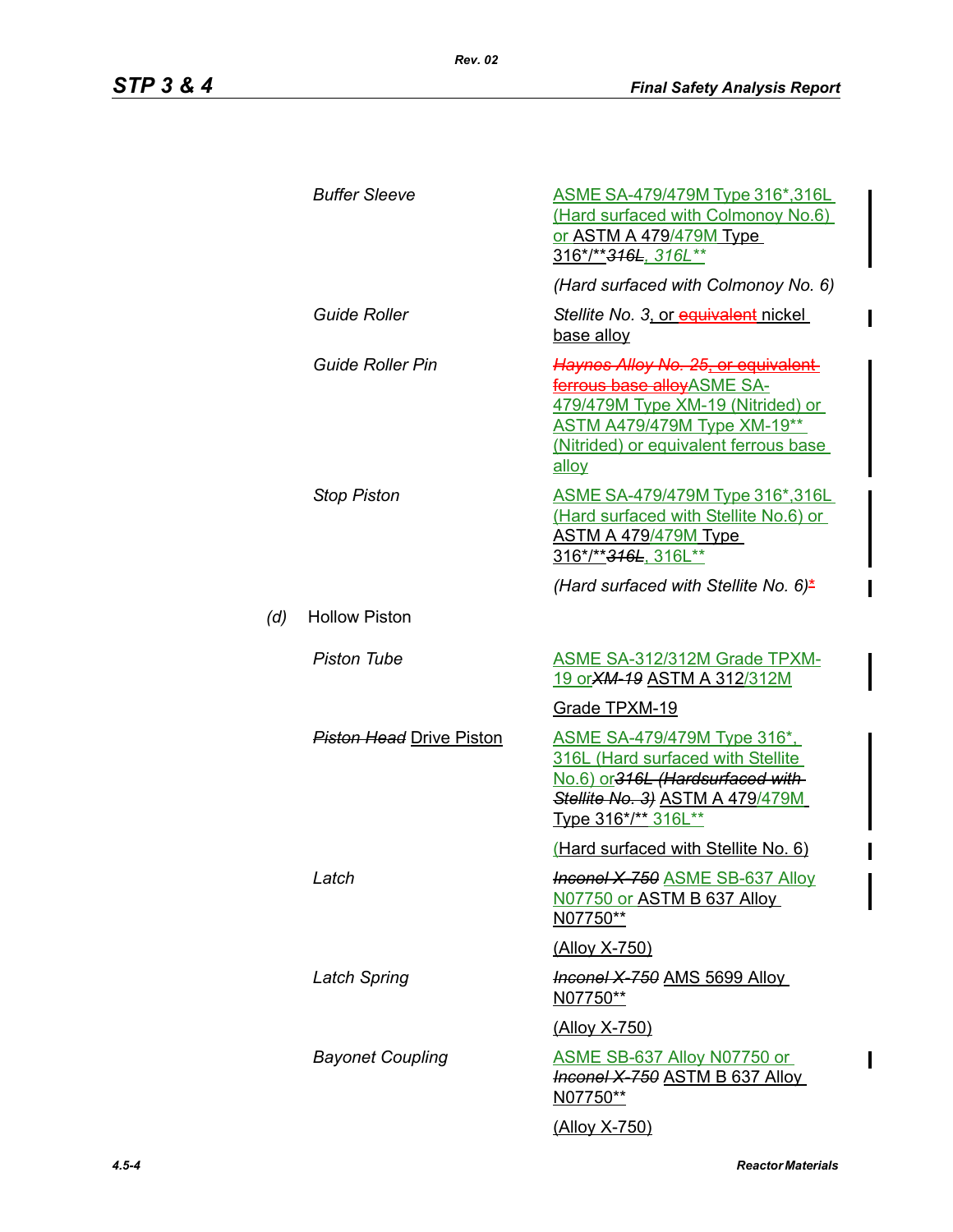| (e) | Guide Tube                                    |                                                                                                                                           |
|-----|-----------------------------------------------|-------------------------------------------------------------------------------------------------------------------------------------------|
|     | Guide Tube                                    | 316L ASME SA-312/312M Grade<br>TP316*, TP316L or ASTM A<br>312/312M Grade TP316*/**.<br>TP316L**                                          |
| (f) | <b>Outer Tube Assembly</b>                    |                                                                                                                                           |
|     | <b>Outer Tube</b>                             | <b>ASME SA-312/312M Grade TPXM-</b><br><u>19 or XM-19-ASTM A 312/312M</u><br>Grade TPXM-19**                                              |
|     | <b>Middle Flange</b>                          | ASME SA-182/182M Grade F304LG<br>F304*, F316L-er, F316* or ASME SA-<br>336/336M Grade F304L, F304*-or.<br>F316L, F316*                    |
| (g) | <b>Miscellaneous Parts</b>                    |                                                                                                                                           |
|     | <b>Ball for Check Valve</b>                   | Haynes-Stellite No.3, or equivalent<br>cobalt base alloy                                                                                  |
|     | O-Ring Seal (Between CRD)<br>Housing and CRD) | 321SS- Type 321 stainless steel<br>Goatedcoated with a qualified<br>material                                                              |
|     | <b>CRD Installation Bolts</b>                 | ASME SA-193/193M Grade B7                                                                                                                 |
|     | *                                             | The base material shall be qualified to ensure that it is free from<br>sensitization. Carbon content specified to be 0.02%0.020% maximum. |

\*\* Equivalent materials have been provided. Materials with similar chemical composition, mechanical properties, and operating experience are considered equivalent.

#### *(2) Special Materials*

*The bayonet coupling, latch and latch spring, separation spring, and gland packing spring are fabricated from Alloy X-750 in the high temperature (1093°C) annealed*solution heat treated *condition, and aged 20 hours at 704°C to produce a tensile strength of 1137.7* 11031034 *MPa minimum, yield of 724* 689655 *MPa minimum, and elongation of 20% minimum. The ball screw shaft and ballnut are ASTM A 564,* Type *TP 630 (17-4PH) (or its equivalent) in condition H-1100 (aged 4 hours at 593°C), with a tensile strength of* 965 *265.3 MPa minimum, yield of* 795yield strength of 795 *792.92 MPa minimum, and elongation of 15* 14*% minimum.*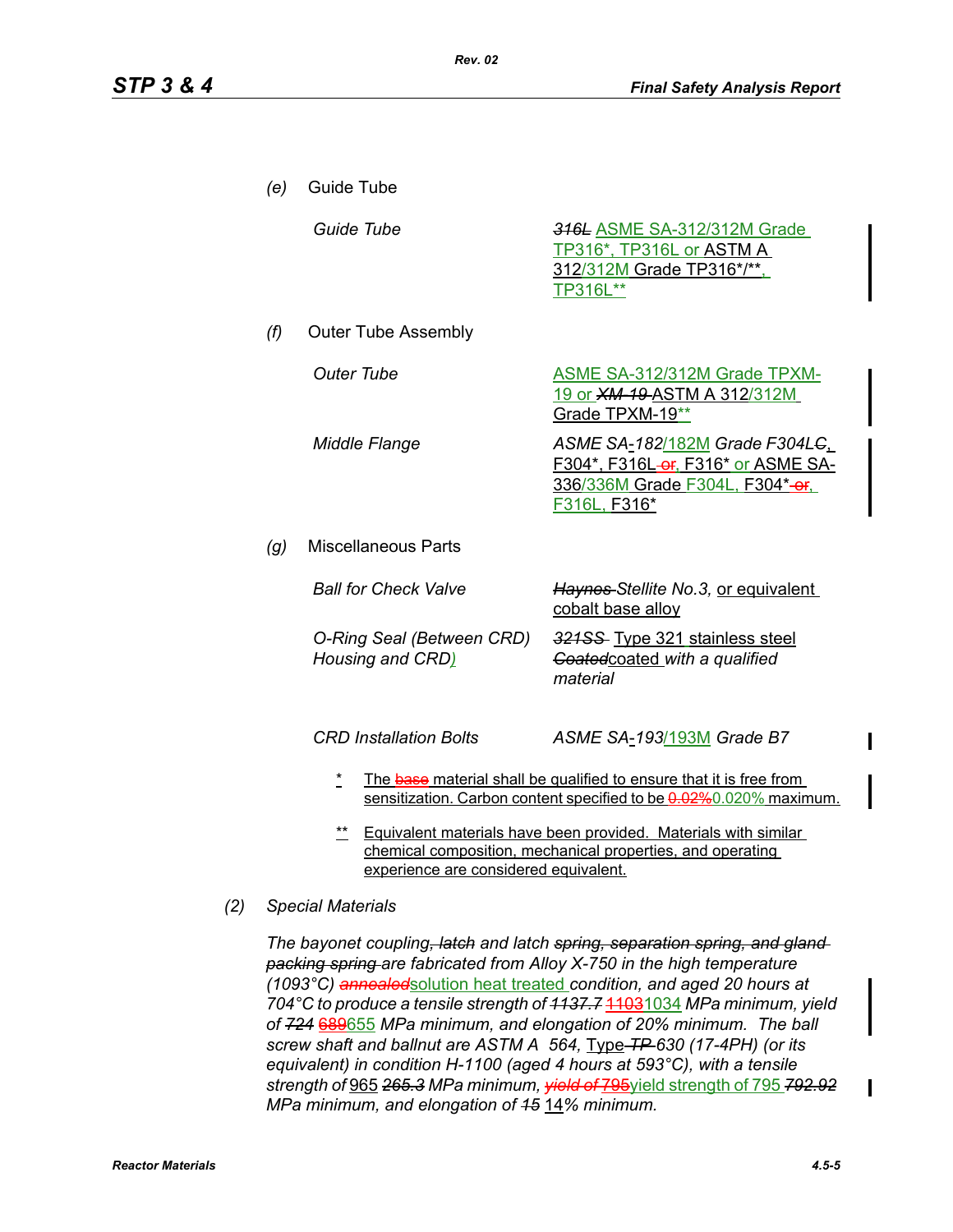*These are widely used materials, whose properties are well known. The parts are readily accessible for inspection and replaceable if necessary.*

*Rev. 02*

*All materials for use in this system shall be selected for their compatibility with the reactor coolant as described in Articles NB-2160 and NB-3120 of the ASME Code.*

*All*Special *materials,* (X-750, 17-4PH)*except SA479 or SA249 Grade XM-19, have been successfully used for the past* at least *15*25 *to* 30*20*25 *years in similar drive mechanisms* (LPCRD or FSCRD)*. Extensive laboratory tests have demonstrated that ASME SA479 or SA249 Grade XM-19 are suitable materials and that they are resistant to stress corrosion in a BWR environment.*

*No cold-worked austenitic stainless steels except those with controlled hardness or strain are employed in the Control Rod Drive (CRD) System. During fabrication and installation, special controls are used to limit the induced strain, and the bend radii are kept above a minimum value.*

## **4.5.1.2 Austenitic Stainless Steel Components**

STD DEP 4.5-1

#### *(1) Processes, Inspections and Tests*

*All austenitic stainless steels are used in the solution heat treated condition. In all welded components which are exposed to service temperature exceeding 93°C, the carbon content* of 300 series stainless steel *is limited not to exceed 0.020%. On qualification, there is a special process employed which subjects selected 300* series*Series stainless steel components to temperatures in the sensitization range. The drive shaft, buffer sleeve, piston*  drive piston, stop piston*head and buffer are hard surfaced with Colmonoy 6 (*Colmonoy No.6 *or its* Stellite 6/an *equivalent). Colmonoy (or its equivalent) hard* Hard-*surfaced components have performed successfully for the past* 25*15 to* 30*20 years in drive mechanisms. It is normal practice to remove some CRDs at each refueling outage. At this time, the Colmonoy (or its equivalent) hard surfaced parts are accessible for visual examination. This inspection program is adequate to detect any incipient defects before they could become serious enough to cause operating problems (see Subsection 4.5.3.1 for COL license information). The degree of conformance to Regulatory Guide 1.44 is presented in Subsection 4.5.2.4.*

## **4.5.1.4 Cleaning and Cleanliness Control**

#### STD DEP 4.5-1

*Semiannual examination of 10% of the units humidity indicators is required to verify that the units are dry and in satisfactory condition. This inspection shall be performed with a GE-Engineering designated representative present. The position indicator probes are not subject to this inspection.*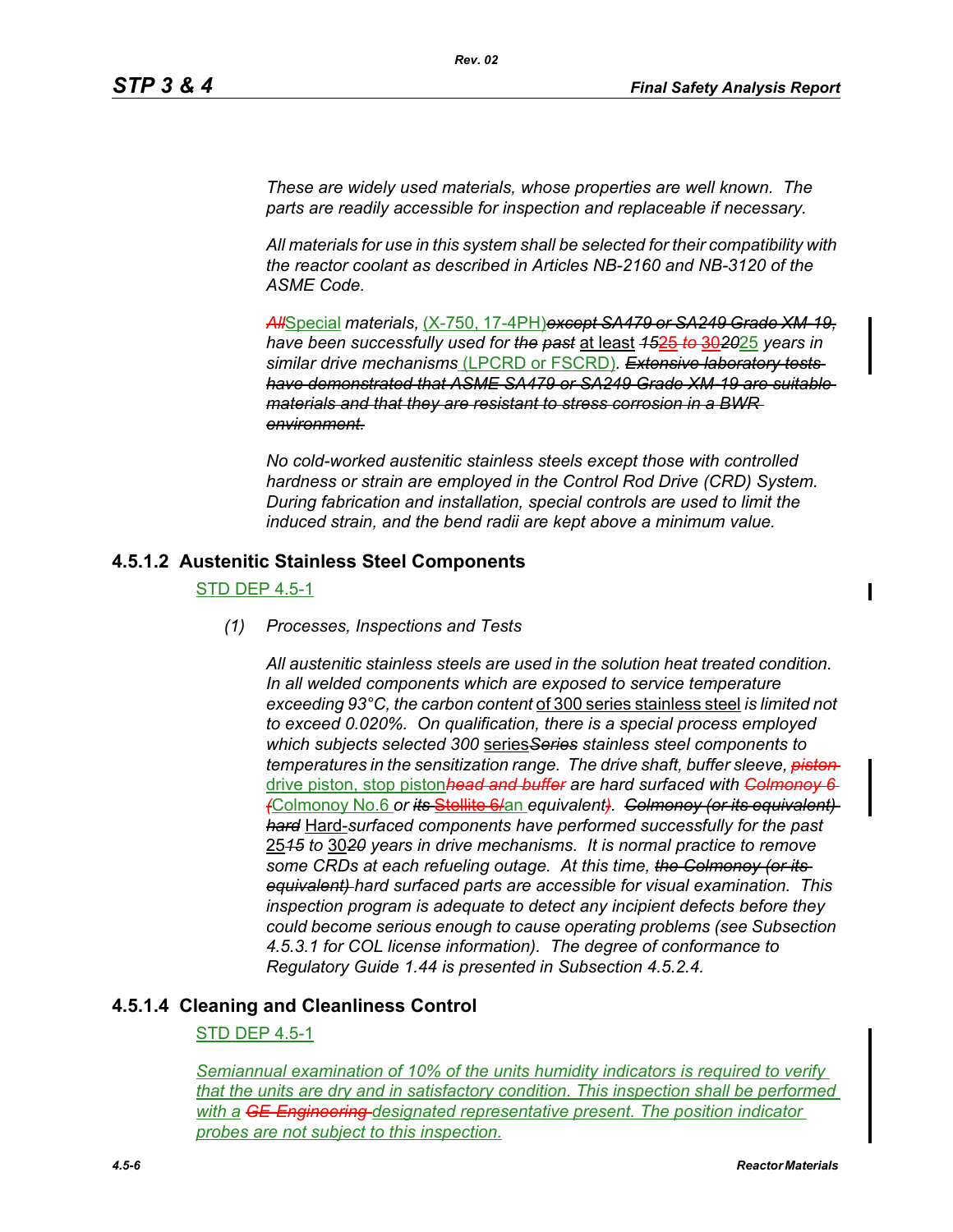*Site or warehouse storage specifications require inside heated storage comparable to Level B of ANSI N45.2.2* NQA-1, Part II, Subpart 2.2.

## **4.5.2 Reactor Materials**

STD DEP 4.5-1

## **4.5.2.1 Material Specifications**

#### STD DEP Vendor

#### *Materials Used for the Core Support Structure:*

- *Shroud Support*—Niobium modified Nickel-Chromium-Iron Alloy 600 per ASME Code Case No. N-580-12-*Nickel-Chrome-Iron-Alloy, ASME SB166 or SB168*
- **Shroud, Core Plate, and Grid**—ASME SA-240/240M Type 316L or Type 316<sup>\*</sup> and SA479/479M Type XM-19, *SA182,* SA-479/479 Type 316L, *SA312, SA249, or SA213 (all Type 304L or 316L)*SA-182/182M Grade F316L
- *Peripheral Fuel Supports*—**ASME** *SA312 Grade Type-304L or 316L*SA-479/479M Type 316\* or Type 316L
- Core Plate and Top Guide Studs, Nuts, and Sleeves– ASME SA 479 (Type-*304, 316, or XM 19) (all parts); or SA-193 Grade B8 Type 304 (studs); or SA-194 Grade 8 (Type 304) (nuts); or SA-479 (Type 304L or 316L), SA-182 (Grade F304L or F316L), SA-213 (Type 304L, 316 or 316L), SA-249 (Type 304L, 316, or 316L) (sleeves)*ASME SA-479/479M Type 316\* or Type 316L and XM-19
- *Control Rod Drive Housing*—*ASME SA-312 Grade TP304L or 316L SA-182 Grade F304L or F316L, and ASME SA-351 Type CF3 (Type 304L) or Type CF3M (Type 316L)*ASME SA-336/336M Grade F316\* or ASME SA-312/312M TP316\*
- Control Rod Guide Tube—ASME SA 351 Type CF3 or CF3M, or SA 358, SA-*312, or SA-249 (Type 304L or 316L)*ASME SA-312/312M Grade TP316\* or Type 316L (Body), SA-479/479M Type XM-19 (Base), SA 312/312M Grade TPXM-19 (Sleeve)
- *Orificed Fuel Support*—*ASME SA-351*/351M *Grade* CF3 *Type CF3 (Type 304L) or CF3M (Type 316L)*
- The base material shall be qualified to assure that it is free from sensitization. Carbon content is specified to be 0.02% maximum.

## *Materials Employed in Shroud Head and Separator Assembly and Steam Dryer Assembly:*

*All materials are 304L or 316L stainless steel* except castings, Steam Dryer Vanes, and Steam Dryer Seismic Blocks.

 $\mathbf I$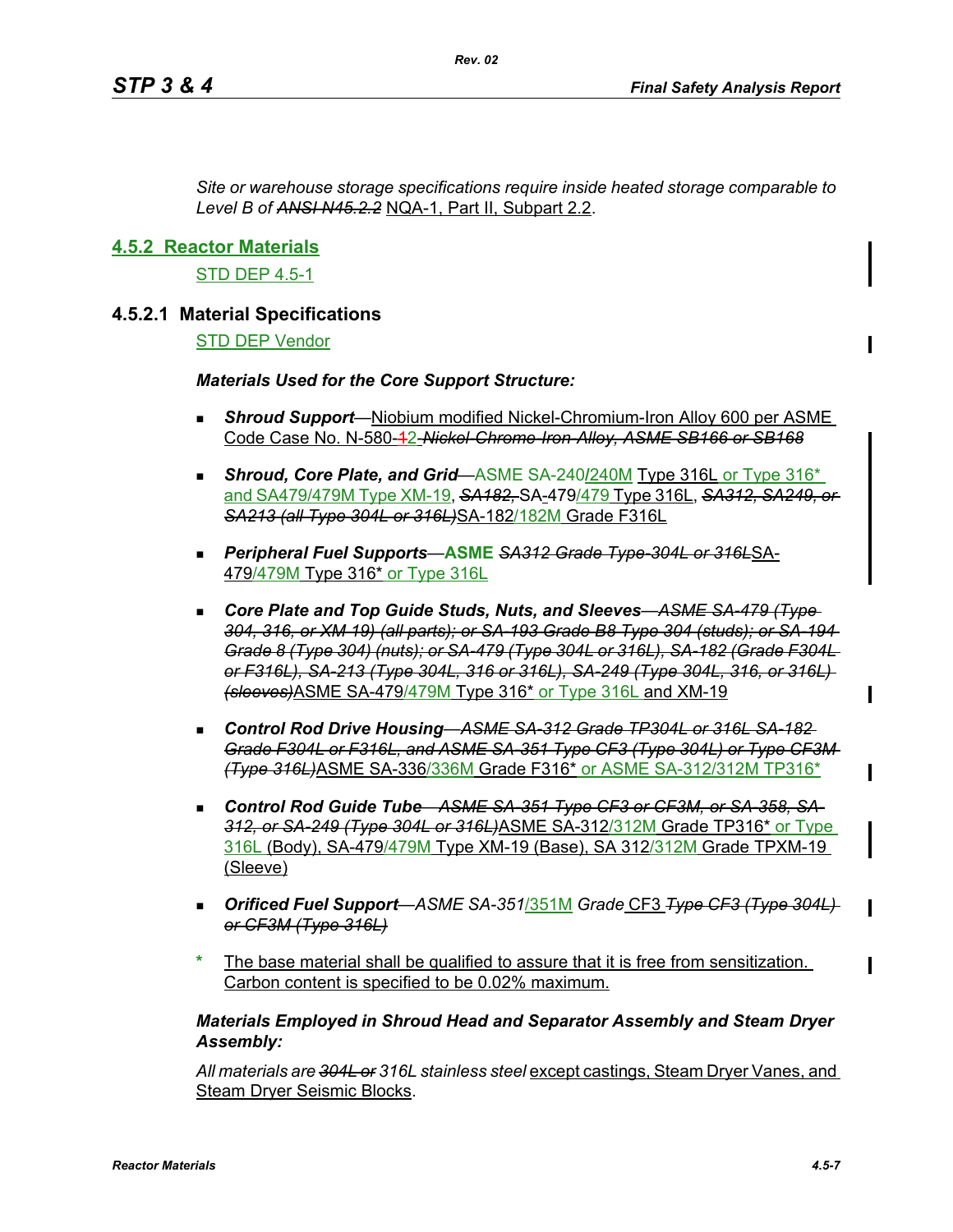- *Plate, Sheet* and Strip—*ASTM A 240 Type 304L or 316L and Strip*or ASME SA-240/240M Type 316L
- *Forgings—ASTM A182 Grade 304L or* F*316L* or A 336 Grade F316L or ASME SA-182/182M Grade F316L or SA-336/336M Grade F316L
- *Bars*—*ASTM A276 Type 316L or 304L* ASTM A 479 Type 316L or ASME SA-479/479M Type 316L
- *Pipe*—*ASTM A 312 Grade TP-304L or316L* or ASME SA-312/312M Grade TP 316L
- *Tube*—*ASTM A269 Grade TP-304L or 316L* or ASME SA-312/312M Grade TP 316L or SA-403/403M WP 316L
- *Castings—ASTM A 351 Grade* CF3*CF8, CF8M*or ASME SA-351/351M Grade CF3
- Steam Dryer Seismic Blocks—ASTM A 240 Type XM-19 or ASME SA-240/240M Type XM-19
- Steam Dryer Vanes—ASTM A 240 Type 304L or 316L or ASME SA-240/240M Type 304L or 316L

*All core support structures are fabricated from ASME specified materials, and designed in accordance with requirements of ASME Code Section III, Subsection NG. The other reactor internals are noncoded, and they are fabricated from ASTM or ASME specification materials* or other equivalent specifications.

## **4.5.2.2 Controls on Welding**

## STD DEP 4.5-1

*Core support structures are fabricated in accordance with requirements of ASME Code Section III, Subsection NG-4000, and the examination and acceptance criteria shown in NG-5000. Other internals are not required to meet ASME Code requirements. ASME Section IX B&PV Code requirements are followed in fabrication of core support structures.*

The internals, other than the core support structures, meet the requirements of the industry standards, e.g., ASME or AWS, as applicable. ASME B&PV Code Section IX qualification requirements are followed in fabrication of core support structures. All welds are made with controlled weld heat input.

# **4.5.2.3 Non-Destructive Examination of Wrought Seamless Tubular Products** STD DEP 4.5-1

*Wrought seamless tubular products for CRD housings and peripheral fuel supports are supplied in accordance with ASME Section III, Class CS, which requires examination of the tubular products by radiographic and/or ultrasonic methods according to Paragraph NG-2550. The examination will satisfy the requirements of NG 5000.* The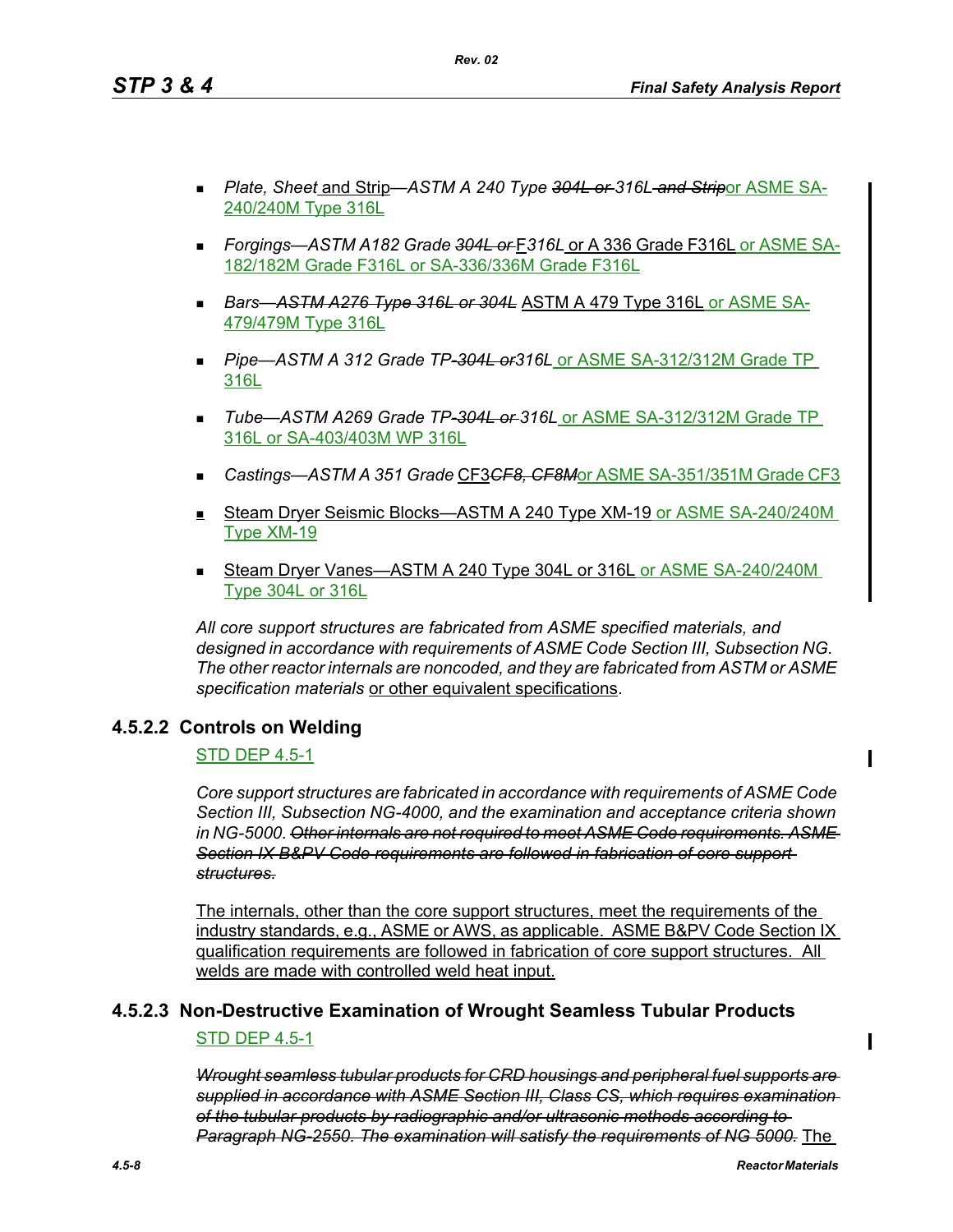$\blacksquare$ 

stainless steel CRD housings (CRDHs), which are partially core support structures (inside the reactor vessel), serve as the reactor coolant pressure boundary outside the reactor vessel. The CRD housing material is supplied in accordance with ASME Section III Class 1 requirements. The CRDHs are examined and hydrostatically tested to the ASME Section III Class 1 requirements as well as Class CS requirements.

## **4.5.2.4 Fabrication and Processing of Austenitic Stainless Steel—Regulatory Guide Conformance**

#### STD DEP 4.5-1

*Significantly cold-worked stainless steels are not used in the reactor internals except for vanes in the steam dryers; cold work is controlled by applying limits on hardness, bend radii and surface finished on ground surfaces. Furnace sensitized material are not allowed. Electroslag welding is not applied for structural welds. The delta ferrite content for weld materials used in welding austenitic stainless steel assemblies is verified on undiluted weld deposits for each heat or lot of filler metal and electrodes. The delta ferrite content is defined for weld materials as* a minimum average *5.0 Ferrite Number (FN) minimum* of 8 *8.0 FN*, with no individual reading less than 5 FN, *average and 20 FN maximum. This ferrite content is considered adequate to prevent any micro fissuring (Hot Cracking) in austenitic stainless steel welds. This procedure complies with the requirements of Regulatory Guide 1.31.*

*The limitation placed upon the delta ferrite in austenitic stainless steel castings is* 8% minimum and a maximum value of 20%*8FN (ferrite number) minimum and a maximum value of 20FN.***.** *The maximum limit is used for those castings designed for a 60 year life such as the fuel support pieces, in order to limit the effects of thermal aging degradation. Short in-reactor lifetime components such as the fuel tie plates do not require such a limit.*

*Proper solution annealing of the 300 series austenitic stainless steel is verified by testing per ASTM A262, "Recommended Practices for Detecting Susceptibility to Intergranular Attack in Stainless Steels." Welding of austenitic stainless steel parts is performed in accordance with Section IX (Welding and Brazing Qualification) and Section II Part C (Welding Rod Electrode and Filler Metals) of the ASME B&PV* Code. *Welded austenitic stainless steel assemblies require solution annealing to minimize the possibility of the sensitizing. However, welded assemblies are dispensed from this requirement when there is documentation that welds are not subject to significant sustained loads and assemblies have been free of service failure. Other reasons, in line with Regulatory Guide 1.44, for dispensing with the solution annealing are that (1) assemblies are exposed to reactor coolant during normal operation service which is below 93.3°C temperature or (2) assemblies are of material of low carbon content (less than 0.020%). These controls are employed in order to comply with the intent of Regulatory Guide 1.44.*

For ABWR, the primary method used to comply with the intent of Regulatory Guide 1.44 is to require low carbon content (<0.020%) for all 300 series stainless steels exposed to high temperature reactor water. Alternately, material use is restricted to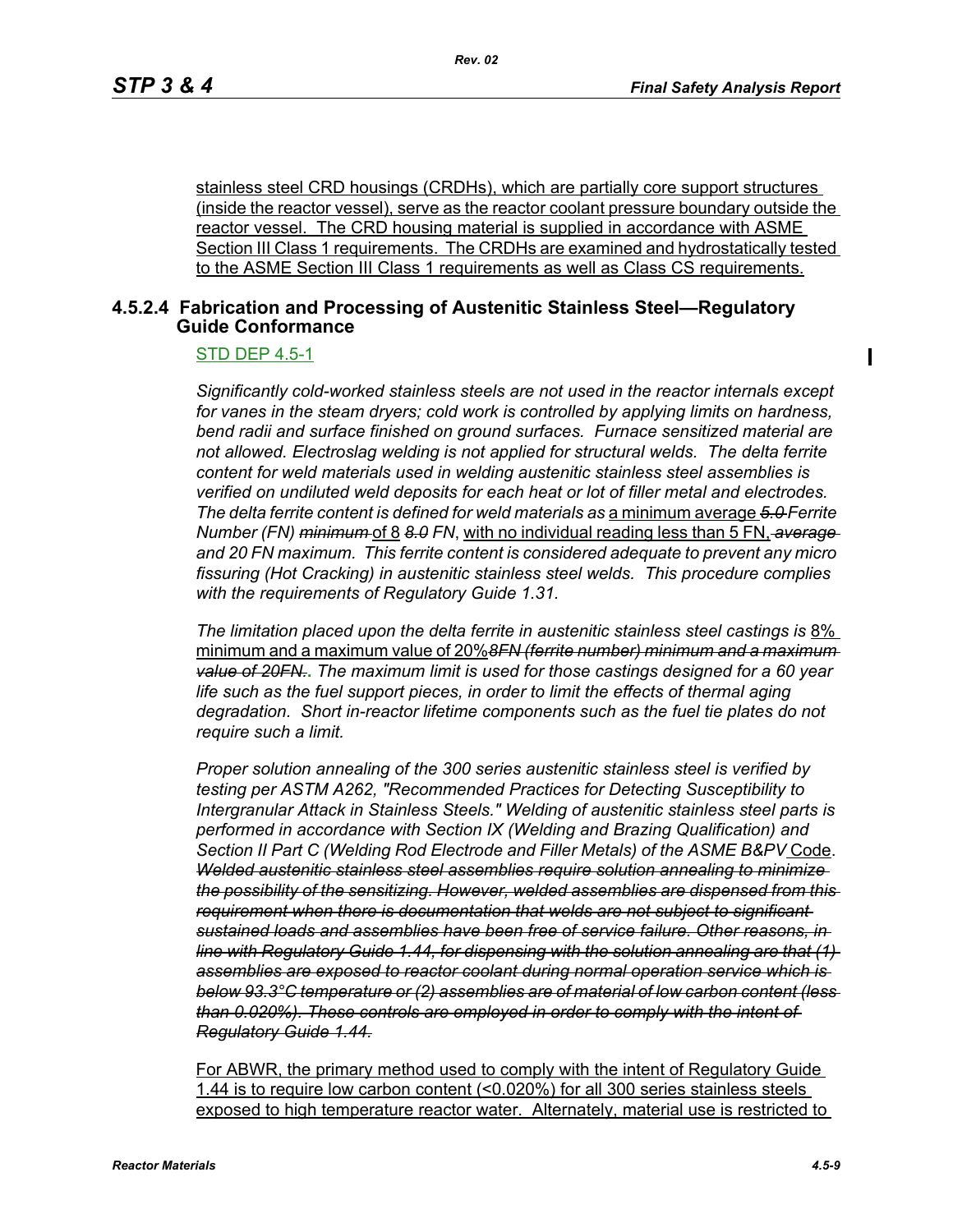Π

low temperature locations (T<93°C). These controls comply with the intent of Regulatory Guide 1.44.

*Rev. 2*

## **4.5.2.5 Other Materials**

STD DEP 4.5-1

*Materials, other than Type-300 stainless steel, employed in reactor internals are:*

- *(1) SA479 Type XM-19 stainless steel*
- *(2) SB166, 167, and 168, Nickel-Chrome-Iron (Alloy 600)* Niobium modified Alloy 600 per ASME Code Case No. N-580-42
- *(3) SA637 Grade 688 Alloy X-750* ASTM B 637 or ASME SB-637, AMS 5542, AMS 5699 UNS N07750 (Alloy X-750) or equivalent

*Alloy 600 tubing, plate, and sheet are used in the annealed condition. Bar may be in the annealed or cold-drawn condition.*All Nb-modified Alloy 600 is used in the solution annealed condition.

*Alloy X-750 components are fabricated in the annealed or equalized condition and aged when required. Where maximum resistance to stress corrosion is required,* Alloy X-750*the material is used in the high temperature (2000*1093°C) *annealed plus single aged condition.*

*Stellite 6 (or its equivalent) hard surfacing is applied to the austenitic stainless steel HPCF couplings using the gas tungsten arc welding or plasma arc surfacing processes* Hard A hard chromium plating surface is applied to the austenitic stainless steel HPCF couplings.

*All materials , except SA479 Grade XM-19, have been successfully used for* at least 25 years in BWR applications.*the past 15 to 20 years in BWR applications. Extensive laboratory tests have demonstrated that XM-19 is a suitable material and that it is resistant to stress corrosion in a BWR environment.*